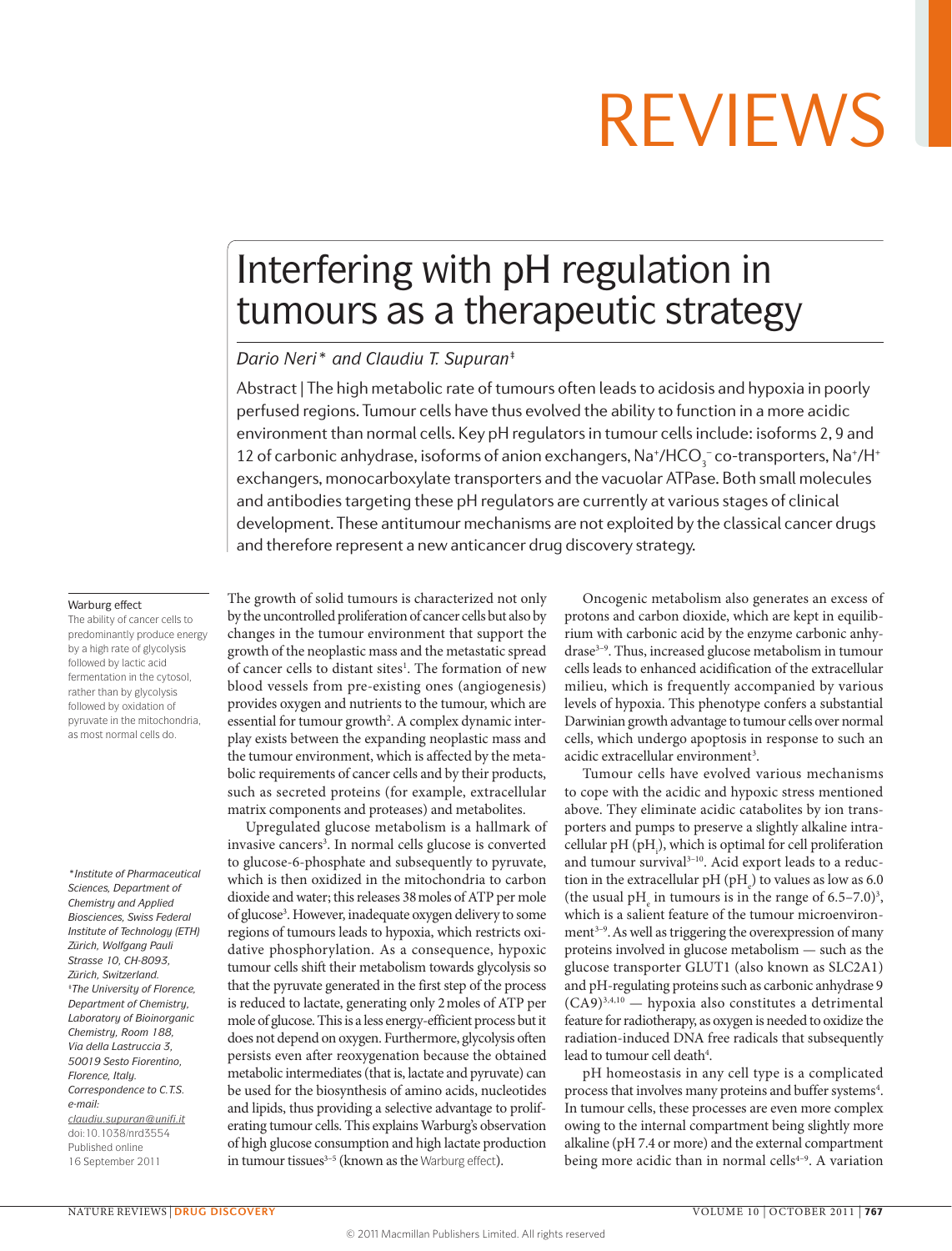in the  $pH_{i}/pH_{e}$  ratio as low as 0.1 pH units may disrupt important biochemical and/or biological processes such as ATP synthesis, enzyme function and the proliferation, migration, invasion and metastasis of tumour cells<sup>5</sup>; consequently, a tight regulation of these processes has evolved<sup>5-9</sup>. Changes in the pH<sub>i</sub> as low as  $0.1-0.2$  pH units also trigger mechanisms of alternative splicing of extracellular matrix components that generate different isoforms of tenascin and fibronectin, which are typical of tumour cells and not normal cells<sup>11,12</sup>. These alternatively spliced proteins are not involved in pH regulation but they may constitute a novel antitumour mechanism (BOX 1).

Several sophisticated molecular mechanisms are responsible for maintaining the alkaline  $pH_i$  and the acidic pH<sub>e</sub> in tumour cells<sup>5–10</sup>. These include proteins that import weak bases (such as the  $HCO_3^-$  ion) into the cells and proteins that export the weak acids generated during metabolism — such as carbon dioxide, carbonic acid or lactic acid — out of the cells<sup>4</sup>. In addition, H<sup>+</sup> ions are directly extruded from the cells, either in exchange for other cations (such as Na<sup>+</sup>) or by means of the vacuolar ATPase (V-ATPase)<sup>5-9,13,14</sup>.

The main players involved in the regulation of tumour pH are shown in FIG. 1 and include: CA2, CA9 and CA12 (REFS 15-17); V-ATPase<sup>18</sup>; the anion exchangers AE1 (also known as SLC4A1), AE2 (also known as SLC4A2) and AE3 (also known as SLC4A3)<sup>19,20</sup>; Na<sup>+</sup>/HCO<sub>3</sub><sup>-</sup> co-transporters (NBCs)14; electroneutral Na+ -driven Cl– / HCO<sub>3</sub><sup>-</sup> exchanger (NDCBE; also known as SLC4A8)<sup>14</sup>; Na<sup>+</sup>/H<sup>+</sup> exchanger 1 (NHE1; also known as SLC9A1)<sup>14</sup>; and the monocarboxylate transporters MCT1, MCT2, MCT3 and MCT4 (REFS 21,22). Many of these proteins exist as multiple isoforms, which represents a complication from the medicinal chemistry viewpoint, as a good drug should target only the desired isoform. Carbonic anhydrases<sup>15,16</sup>, anion exchangers and MCTs all have several isoforms and not all of these are associated with tumours<sup>14-23</sup>.

There are various approaches for targeting one or more of these proteins to restore both pH<sub>i</sub> and pH<sub>e</sub> in cancer cells towards normal values and halt tumour growth. This constitutes an antitumour mechanism that has not yet been exploited by any of the classical anticancer drugs. Proof-of-concept studies that were performed during the past few years have led to the validation of some of these proteins as new anticancer drug targets. This Review discusses recent advances in the development of pharmaceutical agents that interfere with pH regulation in tumours, with a special focus on carbonic anhydrases.

## Tumour-associated carbonic anhydrases

α-carbonic anhydrases (EC 4.2.1.1) are metalloenzymes that are widespread in higher vertebrates, including humans<sup>15,16</sup>. So far, 16 isoforms of carbonic anhydrase have been characterized in mammals (15 in humans; CA15 is not expressed in primates), which differ in their subcellular localization, catalytic activity and susceptibility to different classes of inhibitors. There are cytosolic isozymes (CA1, CA2, CA3, CA7 and CA13), membrane-bound isozymes (CA4, CA9, CA12, CA14 and CA15), mitochondrial isozymes (CA5A and CA5B) and secreted isozymes (CA6). Three acatalytic isoforms — CA8, CA10 and CA11 — called carbonic anhydrase-related proteins have also been identified<sup>24,25</sup>.

Most carbonic anhydrases are very efficient catalysts for the reversible hydration of carbon dioxide to bicarbonate and protons  $(CO_2 + H_2O \leftrightarrow HCO_3^- + H^+)$ , which is a vital reaction in most organisms<sup>15,16</sup>. The  $HCO_3$ <sup>-</sup>carbonic acid system is the main buffer of pH in all living cells<sup>15,16</sup>. Carbon dioxide is generated in high amounts as the final product of oxidative phosphorylation, and is immediately converted to  $HCO_3^-$  by carbonic anhydrases. The uncatalysed hydration reaction of this gas is too slow to meet the physiological needs of the cell, which is why so many carbonic anhydrase isoforms have evolved<sup>15,16</sup>. In mammals carbonic anhydrases are involved in processes such as respiration and acid–base regulation, electrolyte secretion, bone resorption and calcification, and in biosynthetic reactions that require  $\mathrm{HCO}_{3}^-$  as a substrate (such as lipogenesis, gluconeogenesis and ureagenesis), whereas in plants and bacteria these enzymes are also involved in photosynthesis and carbon dioxide-fixation mechanisms<sup>15,16,26</sup>. Two carbonic anhydrase isozymes (CA9 and CA12) are overexpressed in many tumours, and are associated with cancer progression and response to therapy<sup>15-17,27,28</sup>.

*CA9* is expressed in the stomach and peritoneal lining, but it is ectopically induced and overexpressed in several types of solid tumours, predominantly owing to strong transcriptional activation of hypoxia-inducible transcription factor 1 (HIF1)<sup>12,15-17,28,29</sup>. Interestingly, *CA9* is the most strongly overexpressed gene in response to hypoxia in human cancer cells<sup>28,30</sup>, and it is also the most active isoform of carbonic anhydrase for the carbon dioxide hydration reaction<sup>29,31</sup>. The X-ray crystal structure of CA9 reveals that it is a dimeric enzyme<sup>32</sup>, unlike all other carbonic anhydrase isoforms known so far, which are monomeric. Like CA9, CA12 is a transmembrane isoform with an extracellular active site<sup>27</sup> but it has lower catalytic activity than CA9 (REFS 15,33). CA12 is also expressed in many tumours but it is more diffuse in some healthy tissues<sup>27</sup>. Given that carbonic anhydrases are considerably simple enzymes that are biochemically well characterized and have a multitude of known inhibitors<sup>15,16</sup> (FIG. 2), their potential as anticancer drug targets is very attractive.

*Sulphonamides as carbonic anhydrase inhibitors.* Primary sulphonamides, sulphamates and sulphamides act as carbonic anhydrase inhibitors (CAIs) by binding to the catalytic  $Zn^{2+}$  ion in the active site of the enzyme and blocking its function<sup>15,16</sup>. Some of these compounds inhibit both CA9 and CA12 (REFS 15,16,33–37). Many such compounds were specifically designed for targeting these tumour-associated isoforms of carbonic anhydrase<sup>38</sup>. The main approaches for developing such compounds are listed below.

One approach is the addition of fluorescent tags to generate fluorescent sulphonamides (compound 1; FIG. 2), which are used for imaging purposes and for determining the role of CA9 in tumour acidification<sup>28,39</sup>. Another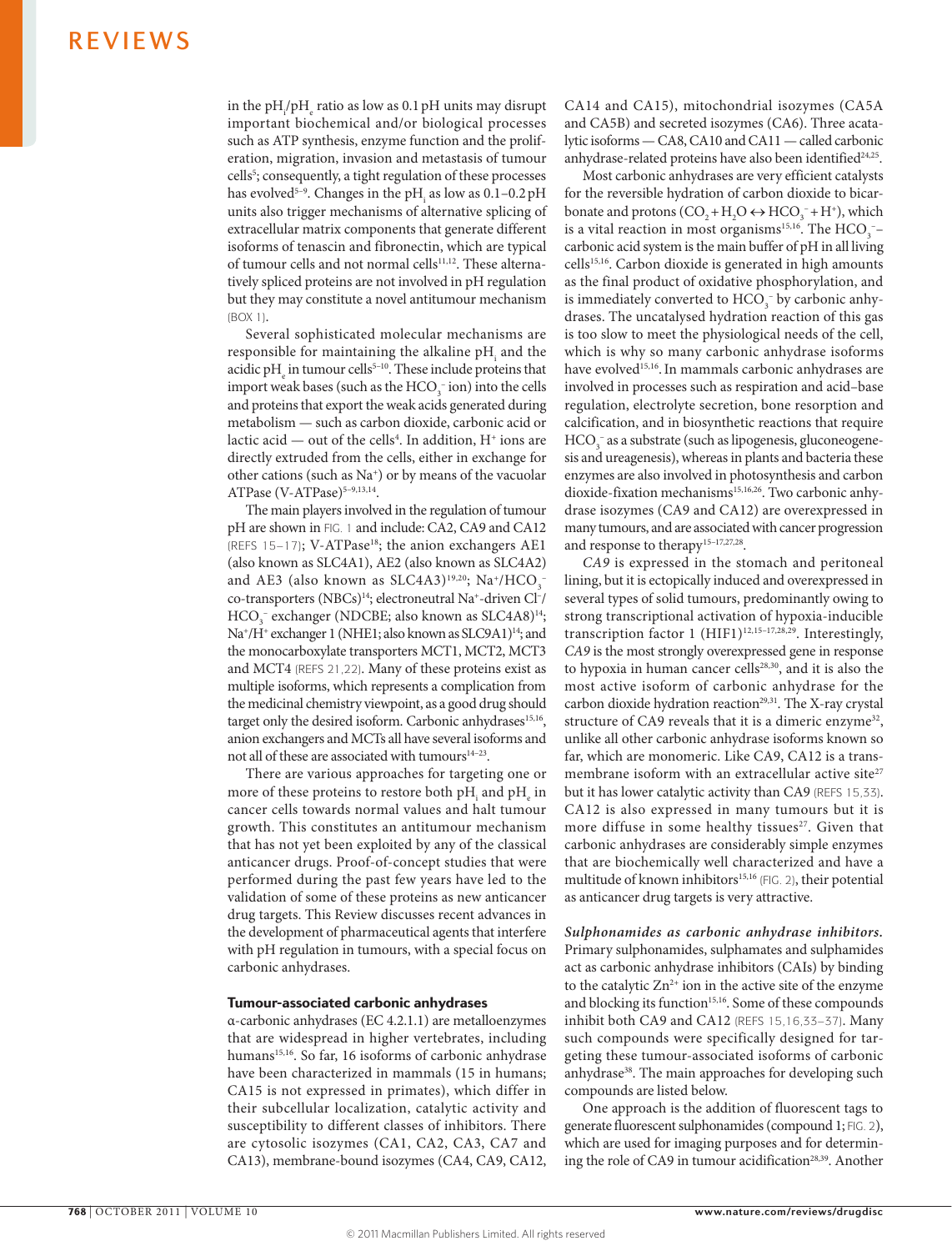

components, which may serve as targets for antibody-based cancer therapy<sup>11,12</sup>. The insertion or omission of extra domains Elevation of the intracellular pH (pH<sub>i</sub>) in tumour cells leads to the generation of alternatively spliced extracellular matrix in tenascin C illustrates this process.

Tenascins are a family of four extracellular matrix glycoproteins that are found in vertebrates. They are typically present in many different connective tissues. Tenascins contribute to matrix structure and influence the behaviour of cells that are in contact with the extracellular matrix. Several isoforms of tenascin C can be generated as a result of different patterns of alternative splicing in the region between domains A1 and D (see figure). In normal tissues and at pH<sub>i</sub> values of around 7.0, cells typically produce the 'small' tenascin C splice isoform, which does not include domains A1 to D. When cells are artificially exposed to basic pH values — for example, in cell culture experiments, fetal tissues (which typically have basic pH values of around 7.4–7.5 units) or in aggressive forms of cancer — changes of 0.2–0.3 pH units in the pH<sub>i</sub> value lead to a complete switch towards the formation of the 'large' tenascin C splice isoform, which includes domains A1 to D<sup>11,12</sup>. Interestingly, tenascin C splice isoforms are commonly found in the tumour stroma and/or around tumour blood vessels<sup>92-98</sup> and serve as markers of angiogenesis<sup>99</sup>. The regulation of alternative splicing of tenascin C is complicated by the observation that the extra domain C displays a more restricted pattern of expression than the other domains between A1 and D<sup>100,101</sup>. However, whenever this domain is inserted into the tenascin C molecule (for example, in high-grade astrocytomas), it tends to accumulate around neovascular tumour structures<sup>100-102</sup>. The A1 domain of tenascin C is the target of the F16 antibody, whereas the 81C6 antibody recognizes domain D.

Similarly to tenascin C, other components of the extracellular matrix undergo alternative splicing, and the corresponding extra domains represent some of the best characterized markers of tumour angiogenesis and the tumour stroma. The alternatively spliced domains extra domain A (EDA) and extra domain B (EDB) of fibronectin, which are targeted by the F8 and L19 antibodies, respectively, exhibit a high level of conservation among species and are virtually undetectable in normal tissues; however, they are abundantly expressed in the stroma and neovasculature of most aggressive types of human cancers<sup>96,102–110</sup>. Similarly, systematic chemical proteomics studies<sup>107,111–113</sup> have recently shown that another component of the extracellular matrix, periostin, exists in several splice isoforms that are abundantly found in most types of cancers<sup>111-114</sup>.

| Compound                       | Generic/<br>trade name | <b>Product category</b>          | <b>Indications</b>            | <b>Highest</b><br>phase | Organization                      |  |  |  |
|--------------------------------|------------------------|----------------------------------|-------------------------------|-------------------------|-----------------------------------|--|--|--|
| Splice isoforms of tenascin C  |                        |                                  |                               |                         |                                   |  |  |  |
| $131 - 81C6$                   | Neuradiab              | Radiolabelled antibody           | Brain cancer                  | Phase III               | <b>Bradmer</b><br>Pharmaceuticals |  |  |  |
| $F16 - 11 - 2$                 | Teleukin               | Antibody-cytokine fusion protein | Breast cancer.<br>lung cancer | Phase II                | Philogen                          |  |  |  |
| $131$ -F <sub>16</sub>         | Tenarad                | Radiolabelled antibody           | Hodgkin's<br>lymphoma         | Phase II                | Philogen                          |  |  |  |
| $124$ -F16                     | Tenapet                | Radiolabelled antibody           | Various tumours               | Phase II                | Philogen                          |  |  |  |
| Splice isoforms of fibronectin |                        |                                  |                               |                         |                                   |  |  |  |
| $L19 - L-2$                    | Darleukin              | Antibody-cytokine fusion protein | Melanoma                      | Phase II                | Philogen                          |  |  |  |
| $131$ -19                      | Radretumab             | Radiolabelled antibody           | Brain metastases              | Phase II                | Philogen                          |  |  |  |
| $L19 - TNF$                    | Fibromun               | Antibody-cytokine fusion protein | Melanoma (ILP)                | Phase II                | Philogen                          |  |  |  |
| $huBC1 - 1 - 12$               | AS1409                 | Antibody-cytokine fusion protein | Melanoma                      | Phase I/II              | Antisoma                          |  |  |  |
| $F8 - H - 10$                  | Dekavil                | Antibody-cytokine fusion protein | <b>Arthritis</b>              | Phase I                 | Philogen                          |  |  |  |

IL-2, interleukin-2; ILP, isolated limb perfusion; TNF, tumour necrosis factor.

approach is the addition of a positive or negative charge to sulphonamide and sulphamate CAIs (compound 2; FIG. 2) so that they are unable to cross plasma membranes and thus selectively inhibit extracellular carbonic anhydrases, which include CA9 and CA12 (REF. 40). Such compounds are completely different from the classical sulphonamide inhibitor acetazolamide, (compound 3; FIG. 2) which is a promiscuous, potent inhibitor of most carbonic anhydrase isoforms. Acetazolamide has been an important lead for generating other inhibitors with a better selectivity profile (compounds 4 and 5;  $F1G. 2)^{41}$ , and has led to the development of compounds that are activated by hypoxia and exploit the reducing conditions of hypoxic tumours to convert an inactive prodrug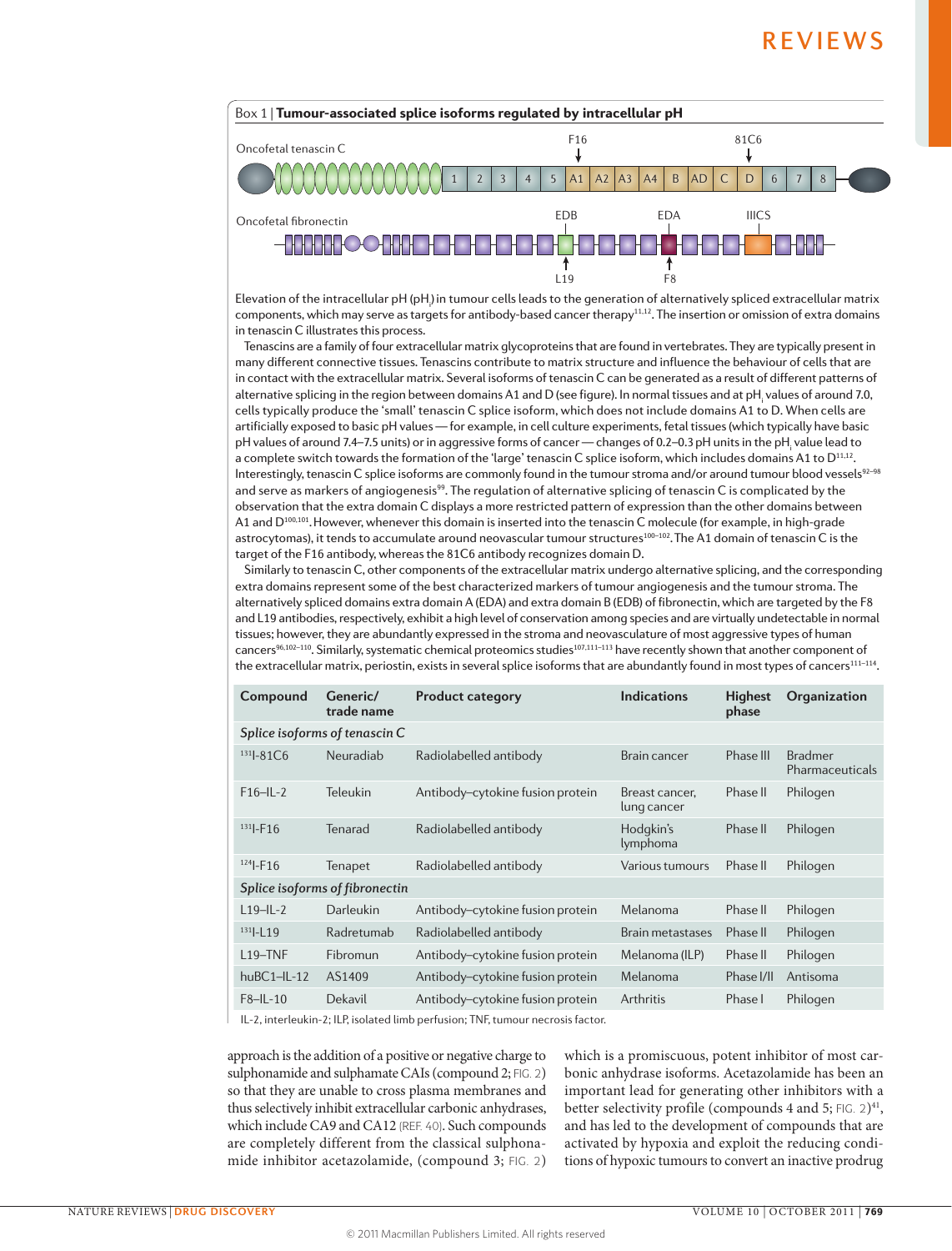

monocarboxylate transporters (MCTs), which transport lactic acid and other *&KUEQXGT[* Figure 1 | **Proteins involved in pH regulation within a tumour cell.** The figure shows various proteins that are involved in regulating pH within tumours, including: monocarboxylates formed by the glycolytic degradation of glucose; Na<sup>+</sup>/H<sup>+</sup> exchangers (NHEs); the plasma membrane proton pump vacuolar ATPase (V-ATPase); anion exchangers (AEs); Na\*/HCO $_{\tiny 3}^-$  co-transporters (NBCs); and carbonic anhydrases (CA2, CA9 and/or CA12). The glucose transporter GLUT1 (which is upregulated in most tumours) transports glucose into tumour cells. The intracellular tumour pH (pH<sub>)</sub>) is slightly alkaline (pH 7.2–7.4), whereas the extracellular pH (pH<sub>e</sub>) is slightly acidic (pH 6.5–7.0). BT, HCO<sub>3</sub> transporter; CBP, cyclic AMP-responsive element-binding (CREB) protein; HIF1, hypoxia-inducible transcription factor 1; p300, histone acetyltransferase p300.

into an active CAI (compound 6;  $FIG. 2)^{40}$ . The addition of sugar moieties to CAIs — leading to the formation of sugar-containing sulphonamides, sulphamates and sulphamides that are highly hydrophilic and unable to cross membranes easily — is another approach; these sugar-containing sulphonamides possess an enhanced selectivity for extracellular carbonic anhydrases such as CA9 and CA12 (compounds 7 and 8; FIG. 2)<sup>15,16,40</sup>. Other approaches for targeting these enzymes involve investigating different chemotypes of sulphonamides $42,43$  or using nanoparticles to design CAIs<sup>44</sup>.

The first study linking the inhibition of CA9 with tumour shrinkage used the fluorescent sulphonamide (compound 1, n=1) and the cationic compound 2 (REF 28). This study showed that these derivatives — which have a high affinity for CA9 and CA12 (inhibition constants of 5-24 nM)<sup>36</sup> — are useful probes for hypoxic tumours<sup>28,45,46</sup>. Compound 1 (n=1) inhibits CA9 only under hypoxic conditions *in vivo*, in cell cultures or in animals with transplanted tumours. Although the biochemical rationale for this phenomenon is not yet understood, these properties may be exploited in the design of diagnostic tools for imaging hypoxic tumours.

It is interesting to note that in tumour cell cultures that were treated with compound 1 (n=1 or n=2) or compound 2, the acidic  $pH_e$  was reversed towards more normal pH values, which was undoubtedly due to the inhibition of the tumour-associated carbonic anhydrases<sup>28,45,46</sup>. Compound 1 (n=1), with a high affinity for CA9, was shown via non-invasive fluorescent imaging, to bind to cells only when the CA9 protein was expressed and when cells were hypoxic, in an *in vivo* model of cancer 46. Fluorescently labelled sulphonamides may therefore provide a powerful tool for visualizing hypoxia responses in solid tumours and could be used to select patients for CA9-directed therapies<sup>46</sup>.

An interesting study reported that in hypoxic LS174Tr tumour cells that overexpress both CA9 and CA12, it was possible to genetically silence one or both carbonic anhydrase isoforms<sup>47</sup>. Genetic silencing of CA9 alone caused a 40% reduction in xenograft tumour volume and led to the overexpression of CA12. However, these cells were kept at an artificially low  $HCO_3^-$  concentration, and this observation has not been reproduced<sup>45,48</sup>. Genetic silencing of both CA9 and CA12 led to an 85% reduction in tumour growth, which suggests that CA9 and CA12 are major tumour prosurvival pH-regulating enzymes<sup>47</sup>.

Membrane-impermeable sulphonamide derivatives (compounds 4 and 5), which are based on the acetazolamide scaffold to which either fluorescein–carboxylic acid or albumin-binding moieties were attached, suppressed tumour growth in mice with xenografts of a clear-cell renal cell carcinoma cell line when they were administered alone or in combination with other anticancer drugs41. These data were the first to demonstrate *in vivo* the potential of sulphonamides (or related agents acting on CA9 or CA12) as alternative anticancer drugs<sup>15,16,41</sup>. Since then, potent bis-sulphonamide CA9 inhibitors that accumulate in colorectal adenocarcinoma xenografted tumour sections in mice have also been identified in a library of one million DNA-encoded chemical compounds<sup>41</sup>.

Interestingly, in a mouse model of breast cancer the overexpression of CA9 in hypoxic conditions led to the formation of spontaneous lung metastasis<sup>48</sup>. Treatment of the mice harbouring such orthotopic tumours with compound 1 (n=2), at a dose of 75 mg per kg, led to the regression of orthotopic mammary tumours and inhibited the formation of lung metastases<sup>48</sup>. However, even stronger effects were observed with the ureidosulphonamide inhibitor (compound 9; FIG. 2), a CA9 inhibitor with low nanomolar potency, which substantially inhibited both the growth of primary tumours and metastases in the same animal model, at doses of 30-45 mg per kg<sup>47,50</sup>. Thus, sulphonamide CAIs that target CA9 seem to be effective at inhibiting the growth of both the primary tumour and metastases, at least in this animal model<sup>47,49</sup>. Some of these compounds are in advanced preclinical evaluation<sup>47,50</sup> (TABLE 1). It has also been observed that combining CA9 inhibition (via sulphonamide or sulphamate compounds) with tumour irradiation has a synergistic antitumour effect in HT29 carcinoma cells xenografted in mice<sup>51</sup>.

Orthotopic tumours Tumours that occur at the normal place in the body in an animal model of cancer (for example, mouse orthotopic mammary tumours develop in the mammary gland of

the animal).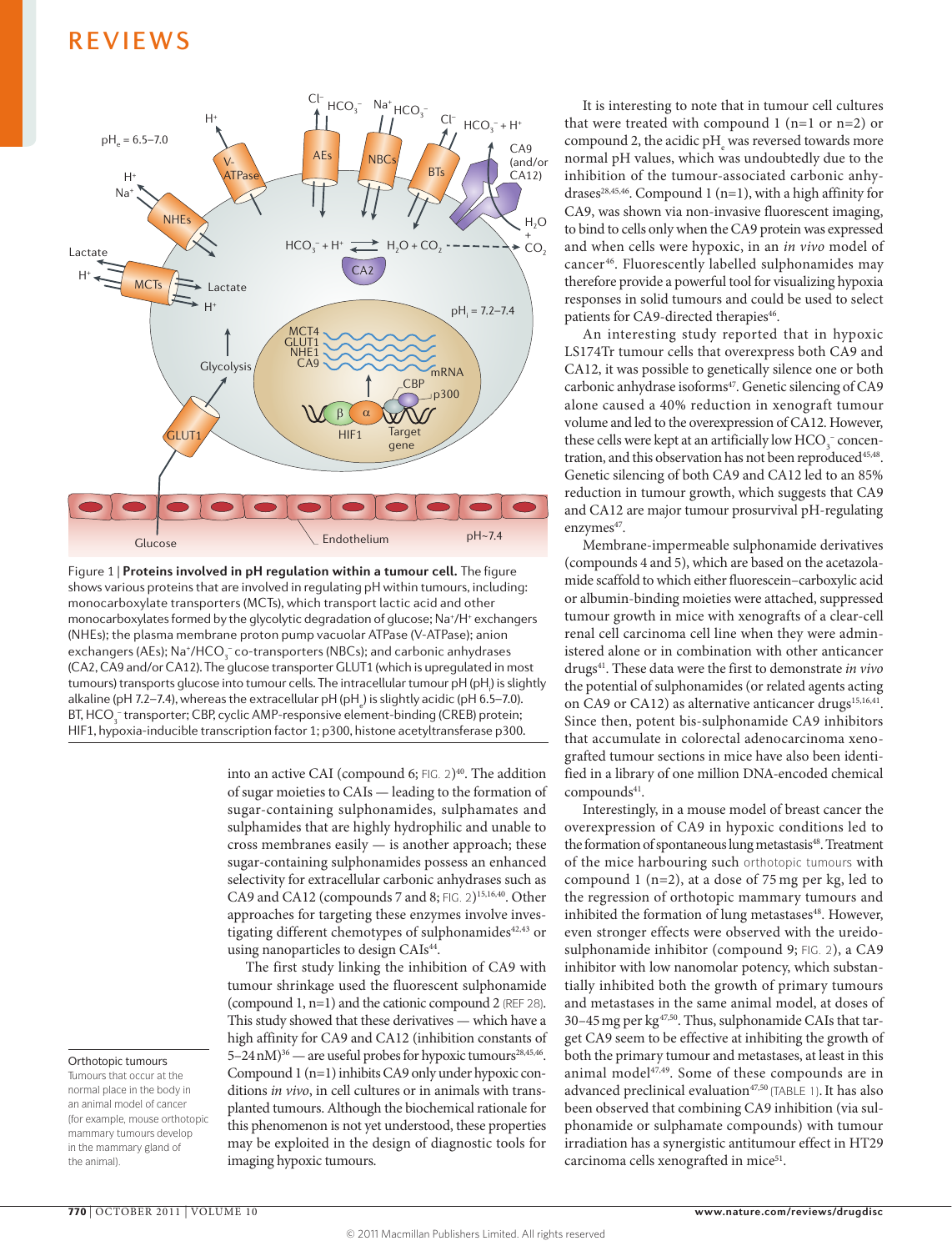

*Alternative CAIs.* Coumarins and thiocoumarins were only recently discovered to have carbonic anhydraseinhibiting properties, and their mechanism of inhibition has subsequently been deciphered<sup>42,43</sup>. The natural product 6-(1*S*-hydroxy-3-methylbutyl)-7- methoxy-2*H*-chromen-2-one (compound 10; FIG. 2) is hydrolysed within the carbonic anhydrase active site, leading to the formation of the 2-hydroxycinnamic acids (compound 11; FIG. 2), which represent the *de facto* enzyme inhibitor. This new class of CAIs binds to carbonic anhydrase in its hydrolysed form at the entrance of the active site, and does not interact with the metal ion, thus constituting a class of CAIs with a new mechanism of action $42,43$ .

As well as the natural coumarin compound (compound 10), compounds 12 and 13 (GC-205) (FIG. 2) that were discovered thereafter have been shown to be potent and selective inhibitors against some human isoforms of carbonic anhydrase. Compounds such as 12 and GC-205 are selective CA9 and CA12 inhibitors

with a low nanomolar potency that do not substantially inhibit the off-target isoforms CA1 and CA2 (REFS 51,52). Furthermore, like the sulphonamide CAIs, GC-205 was recently shown to inhibit the growth of primary tumours and metastases in an animal model of breast cancer<sup>47</sup> and is in advanced preclinical evaluation as an anticancer and antimetastasis agent $47$  (TABLE 1).

It has been demonstrated that the protein tyrosine kinase (PTK) inhibitors that are in clinical use  $53$  — imatinib (Gleevec; Novartis (compound 14; FIG. 2)) and nilotinib (Tasigna; Novartis (compound 15; FIG. 2)) — also inhibit some physiologically relevant carbonic anhydrase isoforms, albeit less efficiently than sulphonamides and coumarins<sup>54</sup>. Indeed, imatinib and nilotinib can inhibit CA1, CA2, CA9 and CA12 at nanomolar concentrations; however, their mechanism of inhibition is not yet understood as X-ray crystal structures for the adducts of any carbonic anhydrase isozymes with these compounds have not been obtained so far<sup>54</sup>. Nonetheless, this is an important finding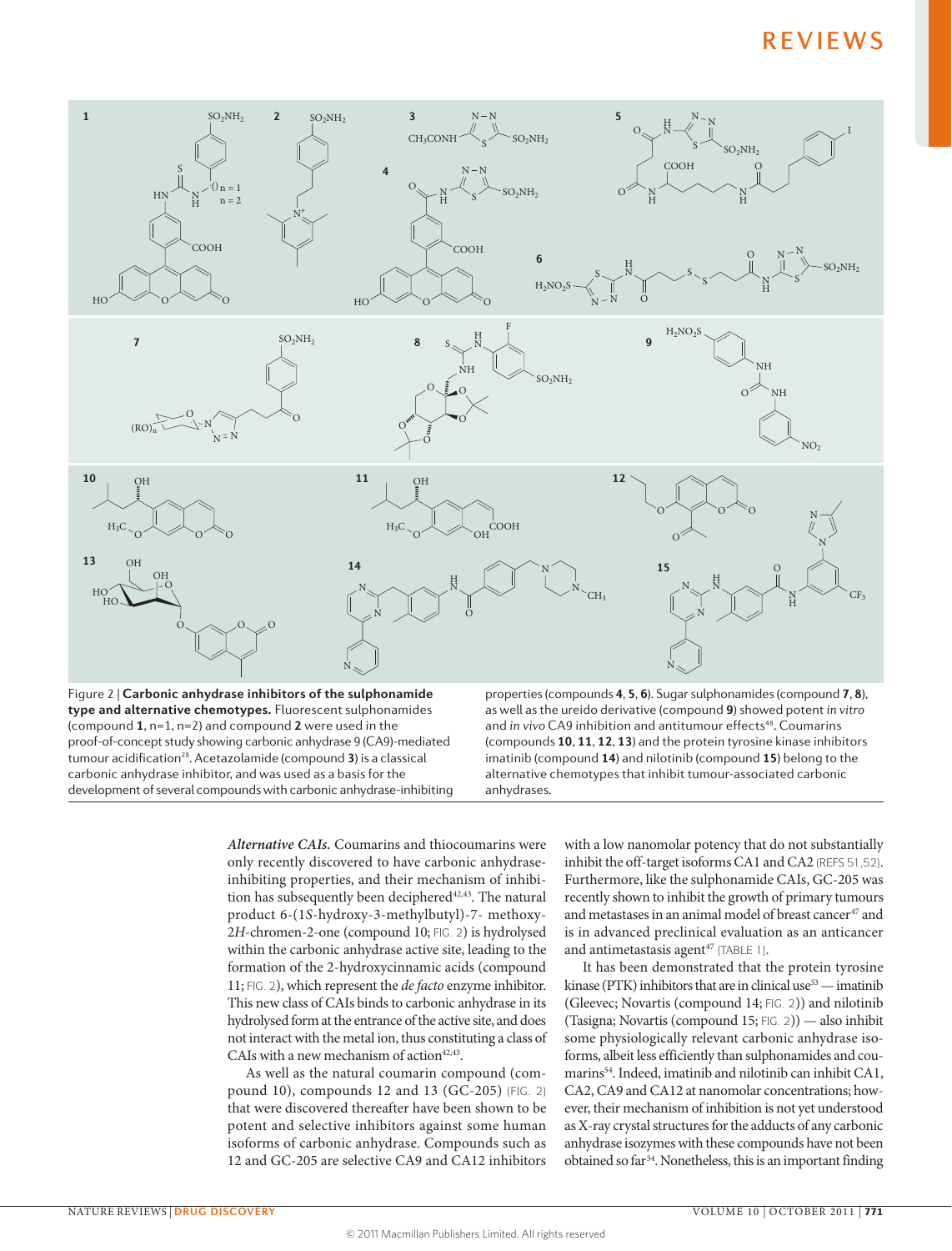| $1800^\circ$ $\sim$ 1 $\sim$ 60 001116 annivulate $\sigma$ in motion 3 in cumcat development of in use |                     |                          |                                    |                      |                         |  |  |  |
|--------------------------------------------------------------------------------------------------------|---------------------|--------------------------|------------------------------------|----------------------|-------------------------|--|--|--|
| Compound                                                                                               | Generic/trade name  | <b>Product category</b>  | <b>Indications</b>                 | <b>Highest phase</b> | Organization            |  |  |  |
| cG250                                                                                                  | Girentuximab        | Chimeric antibody        | Kidney cancer                      | Phase III            | Wilex                   |  |  |  |
| $124$ -cG250                                                                                           | $124$ -girentuximab | Radiolabelled antibody   | Cancer imaging                     | Phase III            | Wilex                   |  |  |  |
| 3ee9-MMAE                                                                                              | BAY-79-4620         | Antibody-drug conjugate  | Solid tumours                      | Phase I              | Bayer/MorphoSys         |  |  |  |
| Imatinib                                                                                               | Gleevec             | PTK inhibitor and/or CAI | GIST <sub>s</sub> . CML            | In clinical use      | <b>Novartis</b>         |  |  |  |
| Nilotinib                                                                                              | Tasigna             | PTK inhibitor and/or CAL | GIST <sub>s</sub> . CML            | In clinical use      | <b>Novartis</b>         |  |  |  |
| $U - 104$                                                                                              | Not available       | Sulphonamide CAI         | Solid tumours and/or<br>metastases | Preclinical          | MetaSignal Therapeutics |  |  |  |
| $GC-205$                                                                                               | Not available       | Coumarin CAI             | Solid tumours and/or<br>metastases | Preclinical          | MetaSignal Therapeutics |  |  |  |
|                                                                                                        |                     |                          |                                    |                      |                         |  |  |  |

Table 1 | Carbonic anhydrase 9 inhibitors in clinical development or in use

CAI, carbonic anhydrase inhibitor; CML, chronic myeloid leukaemia; GIST, gastrointestinal stromal tumours; MMAE, monomethyl auristatin E; PTK, protein tyrosine kinase.

that may explain their potent antitumour effects in malignancies such as gastrointestinal stromal tumours, which overexpress CA2 (REF. 55). A synergy between PTK inhibition and the inhibition of cancer-associated carbonic anhydrase isoforms could explain the potent therapeutic effect observed with imatinib and nilotinib in various types of metastatic cancer. Studies in experimental models of cancer combining a selective PTK inhibitor and a selective CAI would be required to investigate this hypothesis.

Monoclonal antibodies may represent the most convenient avenue for the selective inhibition of CA9 and CA12 (REFS 56,57). Compared to rodent antibodies, chimeric and humanized antibodies are less immunogenic in humans<sup>58</sup>, can be generated easily and with excellent specificity<sup>59</sup>, and do not spontaneously cross the cell membrane<sup>60</sup>.

M75 is a monoclonal antibody with a high specificity for CA9 that targets the proteoglycan domain of the enzyme61. It has been used in immunohistochemical and western blot studies for identifying CA9 in various types of tumours, and a radiolabelled form of this antibody is used for imaging tumours via positron emission tomography (PET). The biological distribution of this radiolabelled monoclonal antibody in nude mice with HT-29 human colorectal carcinoma xenografts that overexpressed CA9 in hypoxic conditions demonstrated that the radioactivity accumulated only in the tumour<sup>61</sup>. Thus, monoclonal antibodies labelled with various PET tracers may be used successfully for imaging hypoxic tumours that overexpress CA9.

WX-G250 is another CA9-specific chimeric monoclonal antibody that is in Phase III clinical trials as an adjuvant therapy for the treatment of non-metastasized renal cell carcinoma in patients who are at a high risk of recurrence after resection of the primary tumour<sup>62</sup>. Phase III trials are also underway at Wilex for the treatment of metastatic renal cell carcinoma in combination with interleukin-2 or interferon- $\alpha^{62}$ . Antibody binding to CA9 on tumour cells triggers antibody-dependent cellular cytotoxicity, an immune reaction in which effector cells such as natural killer cells are engaged in a binding interaction via their Fcγ receptors and are activated to release toxic granuli<sup>60</sup>. Recently, CA12-specific monoclonal antibodies have been generated and characterized.

Such monoclonal antibodies inhibit the enzymatic activity of CA12 in the low nanomolar or subnanomolar range and also inhibit tumour growth<sup>56</sup>.

Somewhat surprisingly, considerable differences in tumour-targeting performance have been observed among different CA9-specific antibodies, with the approaches developed by the Boerman group resulting in some of the highest tumour uptake values ever reported in the field of antibody-based tumour targeting63,64. The observation that pre-targeting strategies (that is, the sequential administration of a bi-specific antibody, which is specific to CA9 and a metal chelator, followed by the intravenous injection of the complex of the metal chelator with a suitable radionuclide) lead to an extremely high and rapid uptake of radioactivity in mouse models of renal cell carcinoma<sup>64</sup> suggests that small high-affinity ligands may be distributed more rapidly into tumour tissues than antibodies.

Bayer, MorphoSys and Seattle Genetics have advanced a CA9-specific antibody, coupled to the potent cytotoxic drug auristatin, to Phase I clinical trials in patients with various types of solid cancer (TABLE 1). In the future, it may be possible to bypass antibodies with high-affinity CA9 ligands (for example, sulphonamide derivatives), which could serve as modular targeting agents for pharmacodelivery applications. These innovative biomedical strategies bear certain analogies to the successful use of folate derivatives for targeting tumours overexpressing folate receptors, as pioneered by the Low group<sup>65</sup>. Indeed, many studies have shown that antibodies are restricted in their ability to access the most hypoxic and poorly vascularized regions of tumours<sup>63-65</sup>. Such problems are not normally encountered with small molecules such as CA9 and CA12 inhibitors<sup>15</sup>.

### V-ATPase inhibitors and proton pump inhibitors

V-ATPase is an ATP-dependent proton pump that is involved in the acidification of intracellular compartments and the extrusion of protons through the cytoplasmic membrane of the cell<sup>18,66,67</sup>. This enzyme has a crucial role in regulating the pH of normal cells and tumour cells. It consists of multiple subunits (formed from several multisubunit proteins) with both cytosolic and transmembrane domains<sup>18,66,67</sup>. In addition to proton transfer processes, V-ATPase is involved in a host of physiological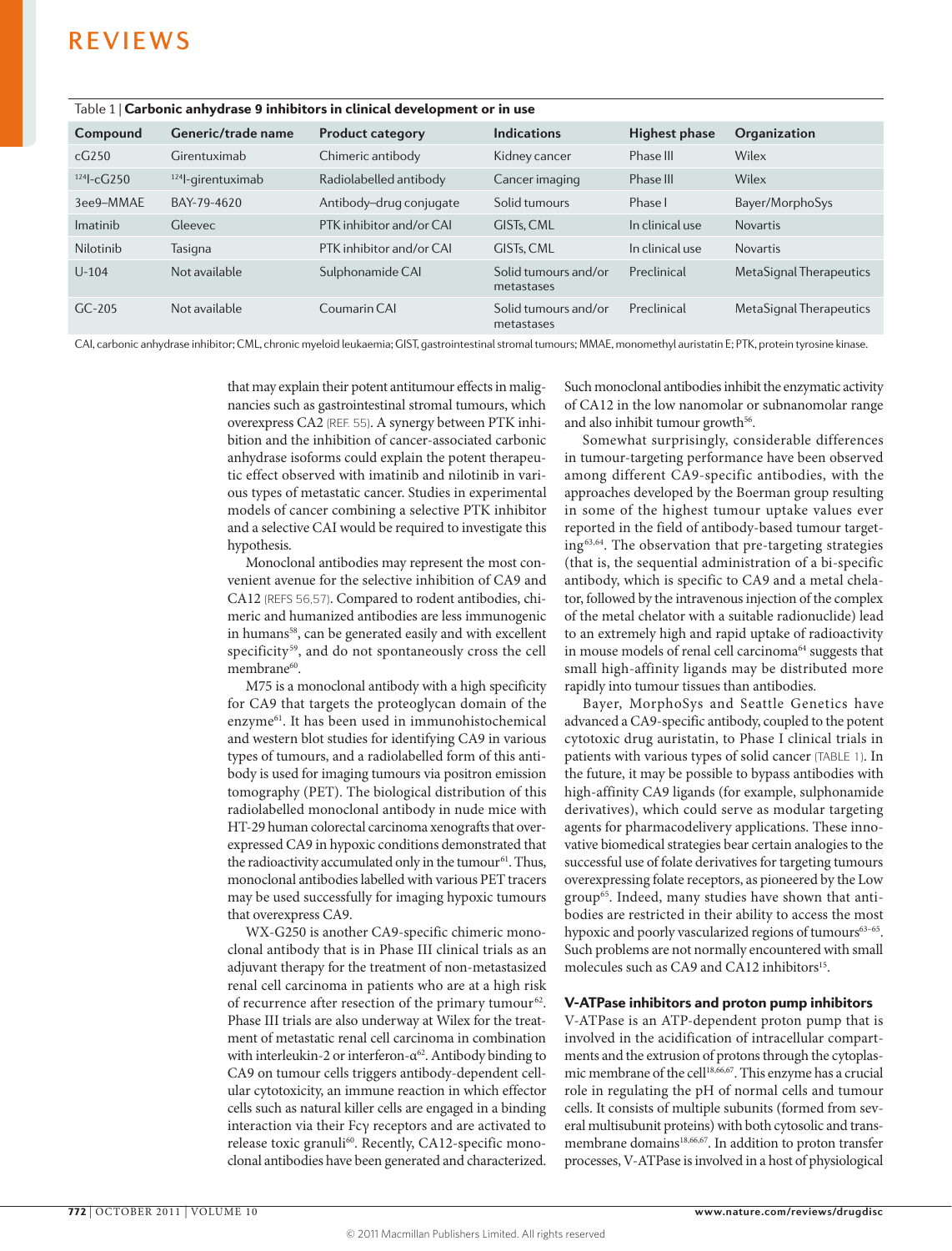and pathological processes, such as endocytosis, intracellular trafficking and the acidification of endosomes, as well as the creation of an appropriate microenvironment for protein transport<sup>18</sup>. It is therefore not improbable that V-ATPase also participates in the regulation of  $pH<sub>e</sub><sup>66,67</sup>$ .

There are various classes of V-ATPase inhibitors, such as the macrocyclic antibiotics bafilomycin A and concanamycin A, a large series of benzolactone enamides incorporating a salicylic acid scaffold, the macrocyclic antibiotic archazolid and some free radical indolyls<sup>18</sup>, but all of these inhibitors are highly toxic and difficult to use as tools for understanding the role of V-ATPase in tumorigenesis. However, one study has suggested that bafilomycin A retards the growth of pancreatic xenograft tumours<sup>68</sup>.

The similarity between V-ATPase and  $H^{\ast}$ , $K^{\ast}$  ATPase, the enzyme involved in proton secretion in the stomach, prompted the investigation of proton pump inhibitors (PPIs) of the omeprazole type for inhibiting V-ATPase<sup>66,69</sup>. Such compounds — including omeprazole, pantoprazole, lansoprazole and rabeprazole (compounds 16, 17, 18 and 19; FIG. 3), among others — are widely used clinically as antacids and are prodrugs that require acidity to be activated<sup>66,67,69,70</sup>. In an acidic environment they undergo a transformation that leads to the formation of a sulphenamide, which reacts with cysteine residues of the proton pump and results in its inactivation<sup>70</sup>. PPIs may also target the acidic (hypoxic) tumour mass, where they are metabolized as in the stomach and block the formation and trafficking of protons<sup>6,66</sup>. Proton pump inhibition was shown to trigger rapid cell death as a result of intracellular acidification, caspase activation and early accumulation of reactive oxygen species in tumour  $cells<sup>66</sup>$ . Many human tumours  $-$  including melanomas, osteosarcomas, lymphomas and various adenocarcinomas — were shown to be responsive to PPIs<sup>6,66</sup>. Metastatic tumours seemed to be even more responsive to PPIs as they are generally more acidic than most primary tumours<sup>66,69</sup>.

Two clinical trials are testing the effectiveness of PPIs in patients with chemosensitizing melanoma and osteosarcoma<sup>66</sup>. Indeed, tumour acidity represents a very potent mechanism of chemoresistance<sup>71</sup>, as most cytotoxic agents are weak bases that are quickly protonated



promising antitumour effects in animal models of cancer by a mechanism of action Figure 3 | **Proton pump inhibitors in clinical use.** Omeprazole (compound **16**), pantoprazole (compound **17**), lansoprazole (compound **18**) and rabeprazole (compound **19**) are used in the treatment of gastric ulcers but have also shown that is not yet completely understood<sup>66</sup>.

outside the cell and prevented from reaching specific cellular targets. Compounds that show enhanced uptake by hypoxic tumours (with a  $pH_e$  value in the range of 6.5–7.0) are those that possess a logarithmic acid dissociation constant ( $pKa$ ) in the range of  $5-6$  — the carboxylic acids<sup>71</sup>. Further studies will determine whether PPIs represent a new class of antitumour agents with a low level of systemic toxicity compared with standard chemotherapeutic agents.

## Interference with  $HCO_{3}^-$  transport

 $HCO<sub>3</sub>$ <sup>-</sup> transporters facilitate the movement of the membrane-impermeant  $HCO<sub>3</sub><sup>-</sup>$  ion across biological membranes<sup>72</sup>. They are phylogenetically clustered into three classes: electroneutral  $Cl^-/HCO_3^-$  exchangers of the solute carrier 4A (SLC4A) family, the anion exchangers; the NBC family of  $\text{Na}^+/\text{HCO}_3^-$  co-transporters; and anion transporters of the SLC26 family<sup>19,20,72</sup>.

*Inhibiting the anion exchangers.* The anion exchanger family is composed of three isoforms: AE1, AE2 and AE3. Human AE1 is formed from a 43 kDa aminoterminal domain, a 55 kDa membrane-spanning domain (which is responsible for  $Cl<sub>1</sub>/HCO<sub>3</sub><sup>-</sup>$  exchange activity) and a 33 kDa cytoplasmic carboxy-terminal domain that contains the binding site for CA2 (REF. 72). AE2 is the most widely expressed isoform, whereas AE3 is predominantly expressed in excitable tissues and throughout the gastrointestinal tract<sup>72</sup>. The physical and functional interactions between these  $HCO_3^-$  transporters and the various carbonic anhydrase isoforms<sup>72</sup> suggest that they could form a complex. This has been demonstrated for the AE1-CA2 metabolon<sup>73</sup>. In this complex, carbonic anhydrases supply the  $HCO_3^-$  substrate for transport (by catalysing their physiological reaction: the hydration of  $CO_2$  to  $HCO_3^-$  and  $H^*$ ), whereas the  $HCO_3^-$  transporter translocates the membrane-impermeant  $HCO_3^-$  into or out of the cell<sup>72,73</sup>; however, carbonic anhydrases may also remove  $\mathrm{HCO}_3^$ by catalysing the reverse reaction.

CA9 has been demonstrated to form a metabolon with isoform AE2 (REF. 74). The concerted action of the enzyme and the anion exchanger may lead to the high  $pH_i$  that is characteristic of tumour cells and to the acidification of the pH<sub>e</sub>, through the shuttling of HCO<sub>3</sub><sup>-</sup> into or out of the cell. This mechanism may also explain why an intracellular isoform (CA2) and two extracellular isoforms (CA9 and CA12) are involved in pH regulation in cancer cells15,72. 4,4′-Diisothiocyano-2,2′-stilbenedisulphonic acid (DIDS) (compound 20; FIG. 4)and structurally related stilbenes act as inhibitors of anion exchangers, but they also indiscriminately inhibit other  $HCO_3^-$  transporters<sup>75</sup>. These compounds initially block the anion exchangers reversibly and later block them irreversibly<sup>75</sup>. DIDS has antitumour activity and it induces apoptosis in HA22T hepatocellular carcinoma cells overexpressing AE2 (REF. 76).

Another potent CA9 and CA12 inhibitor, celecoxib (Celebrex; Pfizer (compound 21; FIG. 4))15, and several other potent sulphonamide CAIs such as compound 22  $\left(\text{FIG. 4}\right)$  substantially inhibited the Cl-/HCO $_3^-$  exchange

Metabolon A temporary structural– functional complex formed between sequential enzymes or proteins of a metabolic pathway. It is held together by non-covalent interactions and structural elements of the cell, such as integral membrane proteins and proteins of the

cytoskeleton.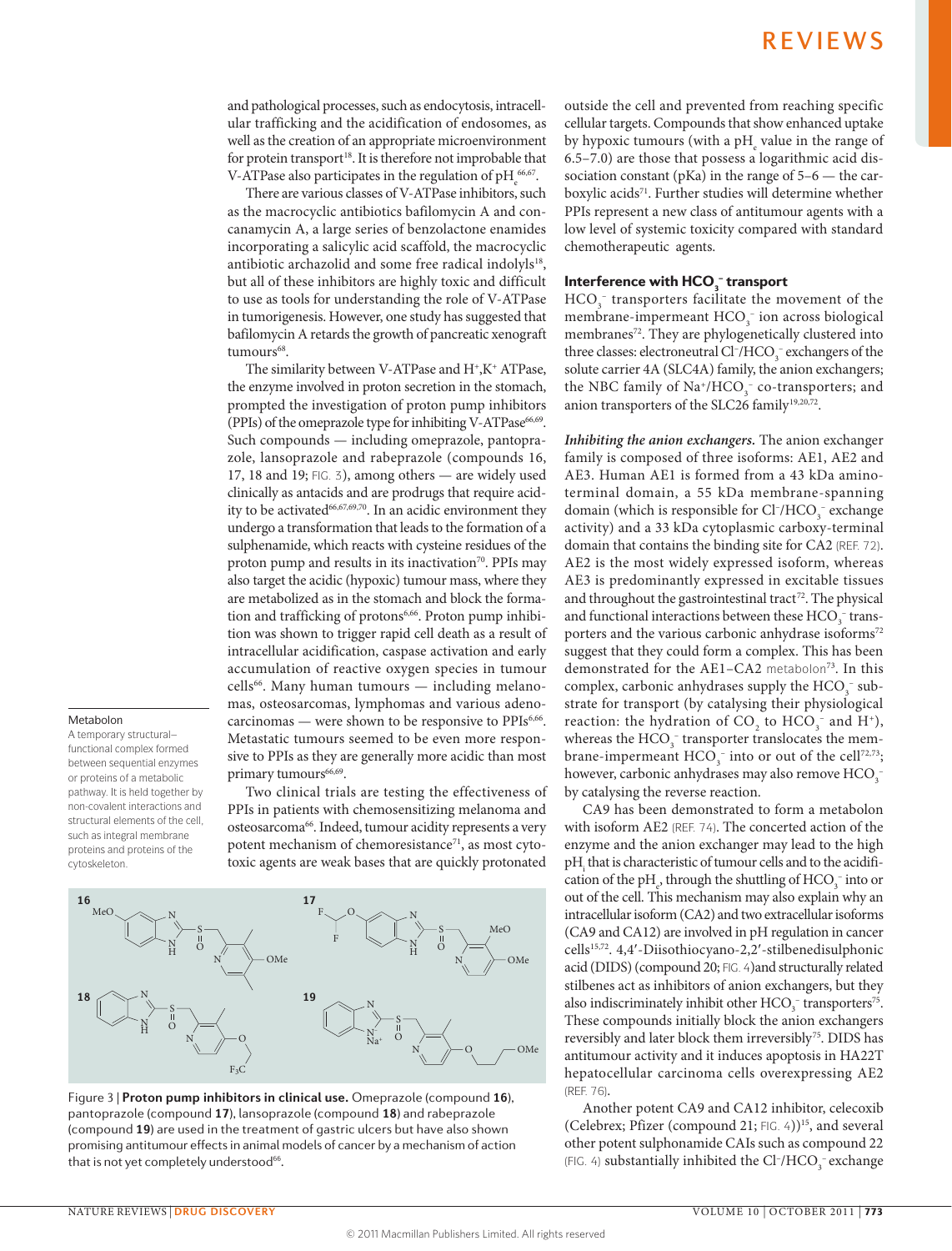activity of AE1, with  $EC_{50}$  (the effector concentration for half-maximum response) values in the range of 0.22–2.8 μM. It was evident that bulkier compounds such as compound 22 inhibited AE1 more potently than sulphonamides incorporating less bulky moieties. The maximum inhibition achieved, using 40 μM of each compound, was only 22–53% of AE1 transport activity, possibly because the assays were performed in the presence of competing substrates. In the  $Cl^-/HCO_3^$ exchange assays, which depend on functional carbonic anhydrase to produce the transport substrate, 40 μM of celecoxib inhibited AE1 by 62%. Thus, some sulphonamide CAIs, including the clinically used analgesic  $\text{celecoxib}$ , can inhibit AE1-mediated HCO<sub>3</sub> transport at clinically significant concentrations<sup>20</sup>. Celecoxib shows substantial antitumour activity, possibly owing to its cyclooxygenase 2-, CA9- and CA12-inhibiting properties, although other mechanisms of action may also be involved77,78. Compounds that specifically inhibit anion exchangers and do not interfere with other enzymes or transport proteins are not yet available.

*Inhibiting other*  $HCO_3^-$  *exchangers.* The NBC family of co-transporters is composed of: electrogenic Na+/ HCO<sub>3</sub> co-transporter 1 (NBC1; also known as SLC4A4), electrogenic NBC4 (also known as SLC4A5), electroneutral NBC3 (also known as SLC4A7), NDCBE and the Na<sup>+</sup>-driven Cl<sup>-</sup>/HCO<sub>3</sub><sup>-</sup> exchanger NCBE (also known as SLC4A10). NBCs have a widespread tissue distribution<sup>72</sup>. These co-transporters facilitate the transport of  $\text{Na}^+$  and  $\text{HCO}_3^-$  across the plasma membrane with an electroneutral or electrogenic (two or three  $HCO_3^-$  per Na<sup>+</sup>) mechanism<sup>72</sup>. NBC3 is an electroneutral co-transporter that is involved in the regulation of  $\rm pH_{i}$  in the heart, skeletal muscle and kidney. Like other  $HCO<sub>3</sub>$ <sup>-</sup> transporters, a region in the C terminus of NBC3 (D1135–D1136) binds to CA2, and this interaction was shown to be essential for maximal  $HCO_3^-$  transport<sup>72</sup>. NBC1 is an electrogenic co-transporter, which operates with either a 3:1 or 2:1  $\text{HCO}_3$ : Na<sup>+</sup> stoichiometry. NBC1 mediates  $\text{HCO}_3^-$  efflux from the cell to the blood, and

normally works with a stoichiometry of three  $HCO<sub>3</sub><sup>-</sup>$  per Na+. CA4 and NBC1 have been shown to colocalize in the mammalian kidney, pancreas and heart<sup>19</sup>.

DIDS is an inhibitor of these transporters, but owing to its toxicity it cannot be used as a therapeutic agent<sup>79</sup>. Another inhibitor of these  $HCO_3^-$  transporters  $-$  S3705 — has been reported and evaluated for the inhibition of proliferation and apoptosis of the human cholangiocarcinoma cell lines HUH-28 and Mz-ChA-180; the structure of S3705, however, has not been disclosed. The pH<sub>i</sub> of the treated cells was shown to decrease following inhibition with S3705. Incubation of HUH-28 cells with cariporide (compound 24; FIG. 4) and/or S3705 reduced cell proliferation and induced apoptosis<sup>80</sup>. The same two agents (cariporide and S3705) were investigated for their effects on the toxicity of the anticancer drug melphalan in two human breast cancer cell lines (MDA-MB231 and MCF7 $)^{81}$ , but the effects of the two drugs on pH were too small to warrant clinical studies. Like anion exchangers, there is a lack of selective ligands for these other  $HCO<sub>3</sub>$ <sup>-</sup> exchangers.

## Inhibitors of Na<sup>+</sup>/H<sup>+</sup> exchanger 1

NHE1 is expressed in cells all over the body and is one of the crucial proteins involved in pH regulation<sup>5,6</sup>. NHE1 is involved in tumorigenesis, as deletion of this protein drastically reduces tumour growth<sup>82</sup>. The same effects have been observed using pharmacological inhibitors<sup>6,83</sup> such as amiloride or cariporide<sup>84</sup> (compound 23 and 24; FIG. 4). There are numerous NHE1 inhibitors that are structurally related to amiloride and cariporide, all of them possessing the pyrazine–acylguanidine scaffold that is present in amiloride along with various other substituents to the pyrazine ring<sup>84</sup>.

The inhibition of NHE1 is useful not only for the management of tumours but also for the treatment of acute renal failure. Cardioprotective and cerebroprotective effects of NHE1 have also been reported<sup>84</sup>. However, owing to the diffuse presence of NHE1 in many tissues and its fundamental role in crucial physiological processes, there is a potential risk of life-threatening side



**stilbene derivative α-cyano-4-hydroxycynnamic acid (compound <b>25**) or the organomercuric compound 4-chloromer-Figure 4 | **Compounds interfering with Na\*/HCO<sub>3</sub> <sup>-</sup> co-transporters, anion exchangers and Na\*/H\* exchanger 1.** 4,4′-Diisothiocyano-2,2′-stilbenedisulphonic acid (DIDS) (compound **20**), celecoxib (compound **21**) and structurally related sulphonamides — such as compound **22**, amiloride (compound **23**) and cariporide (compound **24**), as well as the curibenzene sulphonic acid (compound **26**) — interfere with several proteins that are involved in the transport of HCO<sub>3</sub>-, such as the anion exchangers,  $\textsf{Na^+/HCO}_{3}^-$  co-transporters and  $\textsf{Na^+/H^+}$  exchanger 1.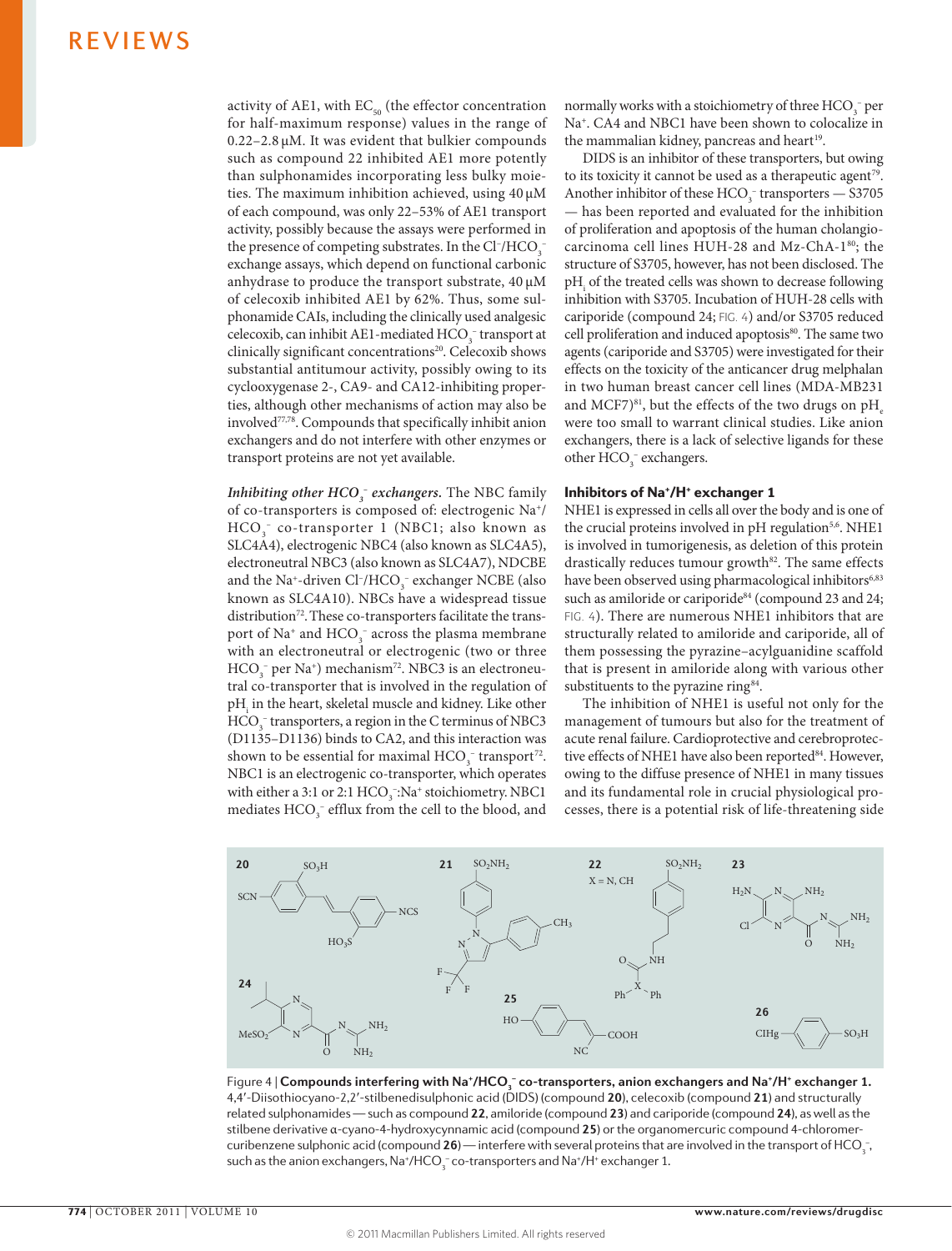effects associated with this class of agents. In fact, Sanofi has stopped the clinical development of cariporide owing to the unexpected incidence of stroke in a large Phase III clinical trial85. To exploit the benefits of NHE1 inhibition in the treatment of cancer, it would be crucial to develop agents that selectively target NHE1 in tumours and do not target the enzyme in healthy tissues.

## Monocarboxylate transporter inhibitors

There are at least nine different isoforms of proteins that are involved in the transport of monocarboxylates into and out of cells, but MCT1, MCT2, MCT3 and MCT4 seem to have crucial physiological roles<sup>21</sup>. Tumour cells metabolize glucose and glutamine to meet the high bioenergetic and biosynthetic demands of continuous proliferation<sup>86</sup>. As mentioned above, hypoxia and oncogenic mutations favour glycolysis and promote the conversion of pyruvate to lactate, which results in the production of high amounts of lactic acid<sup>86</sup>. The preferential use of lactate for oxidative metabolism involves the uptake of lactate by bystander, non-hypoxic tumour cells, thus sparing glucose for hypoxic tumour cells, which cannot carry out oxidative metabolism<sup>5,6,86</sup>. MCTs (mainly MCT1) regulate the entry and exit of lactate from tumour cells<sup>86</sup>, and their inhibition favours the switch from lactatefuelled respiration to glycolysis, which consecutively kills hypoxic tumour cells via glucose starvation<sup>6</sup>.

Indeed, MCTs are overexpressed in many tumours, with MCT4 also being induced by hypoxia through HIF1 signalling, although this remains a controversial issue<sup>87</sup>. MCT inhibitors might therefore have utility as alternative antitumour agents, and various classes of such inhibitors — including DIDS, compound 25 and 26,  $[FIG. 4]$  — are under investigation<sup>22</sup>. The efficacy of these inhibitors on the different MCTs varies, as well as their mechanisms of action<sup>22</sup>.

In a proof-of-concept study, the inhibition of MCT1 with compound 25 induced a switch from lactatefuelled respiration to glycolysis, which was accompanied by a retardation of tumour growth in a mouse model of lung carcinoma as well as in xenotransplanted human colorectal carcinoma cells6 . This study validated MCT1 as an antitumour target<sup>6</sup>. In another study the expression of MCT4 in RAS-transformed fibroblasts substantially increased the gradient between pH and pH  $_{\textrm{\tiny{e}}}$  from 0.14 to 0.43, when compared to CCL39 wild-type tumours that do not express MCT4 (REF. 88). The increased pH gradients were paralleled by increased tumour growth and diminished necrotic regions, thus proving the important role of proton-lactate co-transport in tumorigenesis<sup>88</sup>. Although the involvement of MCTs in tumours is well established, the lack of potent, non-toxic, isoform-selective MCT inhibitors has prevented further investigation of their potential antitumour properties. Such agents are urgently needed.

## Current status and future prospects

TABLE 1 lists CA9 inhibitors that are in clinical development or in use. It is worth noting that antibodies are the predominant agents in clinical development compared to small-molecule inhibitors. Apart from the splice isoforms of tenascin C and fibronectin (BOX 1), other proteins that are involved in pH regulation either still need to be validated as antitumour targets or their inhibitors have not yet reached clinical trials.

As mentioned above, two PTK inhibitors in clinical use — imatinib and nilotinib — also target CA2 and CA9. Three monoclonal antibodies — girentuximab, its radiolabelled variant<sup>124</sup>I-girentuximab and a CA9-specific auristatin antibody (BAY79-4620) — are in Phase I–III trials for kidney cancer, other solid tumours or as imaging agents. Two small-molecule CA9 inhibitors, the sulphonamide U-104 and the glycosyl coumarin GC-205, are in advanced preclinical evaluation both for imaging and for the treatment of solid tumours and metastases in which CA9 is overexpressed<sup>47</sup>.

Several antibodies or antibody–cytokine conjugates targeting splice isoforms of tenascin C are also in Phase II–III clinical development (BOX 1). Such agents might be useful for the management of various cancers, such as brain, breast and lung cancer, as well as Hodgkin's lymphomas. Several antibody–cytokine fusion products targeting splice isoforms of fibronectin are in Phase I–II clinical development for the treatment of melanoma, brain metastases or arthritis (BOX 1).

As outlined in this Review, the regulation of pH in tumours involves the interplay of many proteins, including: carbonic anhydrases (specifically, CA9 and CA12), anion exchangers (AE1, AE2 and AE3), NBCs, NDCBE, MCTs, NHE1 and V-ATPase. Some of these proteins are overexpressed in tumours but their particular contribution to cancer cell proliferation is poorly understood. The concerted action of these proteins ensures a slightly alkaline  $\rm pH_{i}$  and an acidic  $\rm pH_{e}$  within the tumours, which favours the proliferation of the primary tumour and the formation of metastases. The inhibition of one or more of these pH regulators causes both the  $\rm pH_{i}$  and the  $\rm pH_{e}$  values to return to normal, with the consequent impairment of tumour growth. This constitutes an antitumour mechanism that is not exploited by the classical anticancer drugs. Among these new possible antitumour targets, the inhibition of CA9 and CA12 with monoclonal antibodies or with sulphonamide- or coumarinbased small-molecule inhibitors has been proven to reverse the effects of tumour acidification, leading to the inhibition of cancer cell growth in both primary tumours and metastases. This approach may be useful for both imaging and treating tumours that overexpress these two enzymes.

There are few specific, non-toxic and effective compounds that interfere with the other pH-regulating proteins discussed in this article, but antibodies may also be useful for this purpose. Indeed, a polyclonal antibody that targets NBC3, an isoform that is mainly present in heart, has been reported to inhibit the cardiac electrogenic Na<sup>+</sup>/  $HCO<sub>3</sub>$ <sup>-</sup> co-transporter<sup>89</sup>. Similarly, antibodies that target the cardiac isoforms of other NBCs and AE3 (REFS 90,91) have been investigated. However, studies to examine their potential role in blocking tumour acidification have not yet been performed. Nevertheless, monoclonal antibodies may circumvent some of the toxicity and selectivity issues encountered with the small-molecule compounds.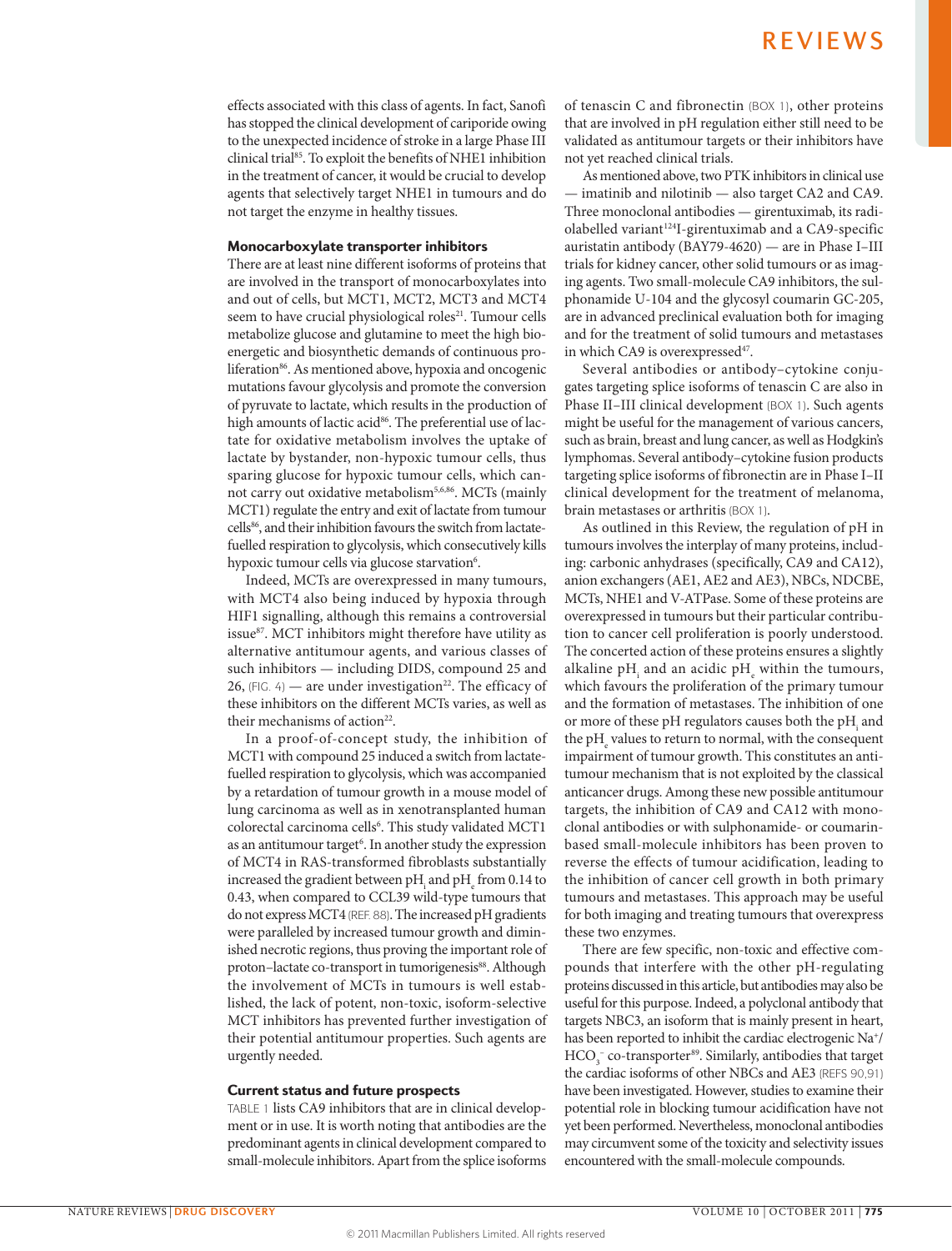Some sulphonamides also seem to inhibit anion exchangers, whereas PPIs of the omeprazole type show antitumour effects — possibly by inhibiting V-ATPase. Potent, specific and non-toxic compounds that inhibit one or more of these proteins may represent valuable new antitumour drugs. Several antibodies, antibody– cytokine conjugates and small molecules are currently in various stages of clinical development, suggesting that agents that interfere with pH regulation in tumours might soon be available in the armamentarium of antitumour drugs. Combination therapies comprising such agents and other anticancer drugs may lead to even better antitumour responses, but this hypothesis warrants further studies.

- 1. Hanahan, D. & Weinberg, R. A. Hallmarks of cancer: the next generation. *Cell* **144**, 646–674 (2011).
- 2. Folkman, J. Angiogenesis: an organizing principle for drug discovery? *Nature Rev. Drug Discov.* **6**, 273–286 (2007).
- **This is a comprehensive review on angiogenesis.**
- 3. Gatenby, R. A. & Gillies, R. J. Why do cancers have high aerobic glycolysis? *Nature Rev. Cancer* **4**, 891–899 (2004). **This is an excellent review on the metabolism**

**of cancer cells and the proposal of the somatic evolution theory of cancer.** 4. Ebbesen, P. *et al.* Taking advantage of tumor cell

- adaptations to hypoxia for developing new tumor markers and treatment strategies. *J. Enzyme Inhib. Med. Chem.* **24** (Suppl. 1), 1–39 (2009). **This is an updated and comprehensive review on hypoxia and its role in tumorigenesis and how these phenomena can be used to design anticancer drugs.**
- 5. Fang, J. S., Gillies, R. J. & Gatenby, R. A. Adaptation to hypoxia and acidosis in carcinogenesis and tumor progression. *Sem. Cancer Biol.* **18**, 330–337 (2008).
- 6. Sonveaux, P. *et al.* Targeting lactate-fueled respiration selectively kills hypoxic tumor cells in mice*. J. Clin. Invest.* **118**, 3930–3942 (2008).
- 7. Huber, V. *et al.* Proton dynamics in cancer. *J. Transl. Med.* **8**, 57 (2010).
- 8. Swietach, P. *et al.* Cancer-associated, hypoxiainducible carbonic anhydrase IX facilitates CO<sub>2</sub><br>diffusion. *BJU Int*. **101** (Suppl. 4), 22–24 (2008).
- Swietach, P. *et al.* Tumor-associated carbonic anhydrase 9 spatially coordinates intracellular pH in three-dimensional multicellular growth. *J. Biol. Chem.* **283**, 20473–20483 (2008). **This paper demonstrated the role of CA9 in the**

regulation of pH<sub>i</sub> in tumours.

- 10. Wykoff, C. C. *et al.* Hypoxia-inducible expression of tumor-associated carbonic anhydrases. *Cancer Res.* **60**, 7075–7083 (2000). **This was the first report showing that CA9 is overexpressed as a consequence of the HIF1α activation pathway.**
- Borsi, L. *et al.* The alternative splicing pattern of the tenascin-C pre-mRNA is controlled by the extracellular pH. *J. Biol. Chem.* **270**, 6243–6245 (1995).
- 12. Borsi, L., Allemanni, G., Gaggero, B. & Zardi, L. Extracellular pH controls pre-mRNA alternative splicing of tenascin-C in normal, but not in malignantly transformed, cells. *Int. J. Cancer* **66**, 632–635 (1996).
- 13. Kremer, G. & Pouysségur, J. Tumor cell metabolism: cancer's Achilles' heel. *Cancer Cell* **13**, 472–482 (2008).
- 14. Pouysségur, J., Dayan, F. & Mazure, N. M. Hypoxia signalling in cancer and approaches to enforce tumour regression. *Nature* **441**, 437–443 (2006). **This is an excellent review on the role of various proteins that are involved in the control of pH in tumour cells.**
- Supuran, C. T. Carbonic anhydrases: novel therapeutic applications for inhibitors and activators. *Nature Rev. Drug Discov.* **7**, 168–181 (2008). **This is a comprehensive review on carbonic anhydrases as drug targets.**
- 16. Supuran, C. T. Carbonic anhydrase inhibitors. *Bioorg. Med. Chem. Lett.* **20**, 3467–3474 (2010).
- 17. Pastorek, J. *et al.* Cloning and characterization of MN, a human tumor-associated protein with a domain homologous to carbonic anhydrase and putative helix–loop–helix DNA binding segment. *Oncogene* **9**, 2877–2888 (1994). **This was a seminal paper reporting the discovery**

**of the protein that would later be called CA9.** 18. Pérez-Sayáns, M. *et al.* V-ATPase inhibitors and

implication in cancer treatment. *Cancer Treat. Rev.* **35**, 707–713 (2009).

- 19. Sterling, D., Brown, N. J. D., Supuran, C. T. & Casey, J. R. The functional and physical relationship between the DRA bicarbonate transporter and carbonic anhydrase II. *Am. J. Physiol. Cell. Physiol.* **283**, C1522–C1529 (2002).
- 20. Morgan, P. E., Supuran, C. T. & Casey, J. R. Carbonic anhydrase inhibitors that directly inhibit anion transport by the human Cl-/HCO<sub>3</sub><sup>-</sup> exchanger, AE1. *Mol. Membr. Biol.* **21**, 423–433 (2004).
- 21. Halestrap, A. P. & Price, N. T. The proton-linked monocarboxylate transporter (MCT) family: structure, function and regulation. *Biochem. J.* **343**, 281–299 (1999).
- 22. Enerson, B. E. & Drewes, L. R. Molecular features, regulation, and function of monocarboxylate transporters: implications for drug delivery. *J. Pharm. Sci.* **92**, 1531–1544 (2003).
- 23. Parks, S. K., Chiche, J. & Pouysségur, J. pH control mechanisms of tumor survival and growth. *J. Cell. Physiol.* **226**, 299–308 (2010).
- 24. Scozzafava, A., Mastrolorenzo, A. & Supuran, C. T. Modulation of carbonic anhydrase activity and its applications in therapy. *Expert Opin. Ther. Pat.* **14**, 667–702 (2004).
- 25. Scozzafava, A., Mastrolorenzo, A. & Supuran, C. T. Carbonic anhydrase inhibitors and activators and their use in therapy. *Expert Opin. Ther. Pat.* **16**, 1627–1664 (2006).
- 26. Supuran, C. T. Carbonic anhydrase inhibition/ activation: trip of a scientist around the world in the search of novel chemotypes and drug targets. *Curr. Pharm. Des.* **16**, 3233–3245 (2010).
- 27. Tureci, O. *et al.* Human carbonic anhydrase XII: cDNA cloning, expression, and chromosomal localization of a carbonic anhydrase gene that is overexpressed in some renal cell cancers. *Proc. Natl Acad. Sci. USA* **95**, 7608–7613 (1998). **This paper reported the discovery of the second**
- **tumour-associated carbonic anhydrase, CA12.** 28. Švastová, E. *et al.* Hypoxia activates the capacity of tumor-associated carbonic anhydrase IX to acidify extracellular pH. *FEBS Lett.* **577**, 439–445 (2004). **This was a proof-of-concept study on the role of CA9 in the acidification of tumours. It suggested that CA9 might be useful as a therapeutic target and for imaging hypoxic tumours.**
- 29. Hilvo, M. *et al.* Biochemical characterization of CA IX: one of the most active carbonic anhydrase isozymes. *J. Biol. Chem.* **283**, 27799–27809 (2008).
- 30. Scheurer, S. B. *et al.* Modulation of gene expression by hypoxia in umbilical vein endothelial cells: a transcriptomic and proteomic study. *Proteomics* **4**, 1737–1760 (2004).
- 31. Innocenti, A. *et al.* The proteoglycan region of the tumor-associated carbonic anhydrase isoform IX acts as an intrinsic buffer optimizing  $CO<sub>2</sub>$  hydration at acidic pH values characteristic of solid tumors.
- *Bioorg. Med. Chem. Lett.* **19**, 5825–5828 (2009). 32. Alterio, V. *et al.* Crystal structure of the extracellular catalytic domain of the tumor-associated human carbonic anhydrase IX. *Proc. Natl Acad. Sci. USA* **106**, 16233–16238 (2009). **This was a report of the three-dimensional structure of CA9, which was determined using X-ray crystallography.**
- 33. Vullo, D. *et al.* Carbonic anhydrase inhibitors. Inhibition of the transmembrane isozyme XII with sulfonamides — a new target for the design of antitumor and antiglaucoma drugs? *Bioorg. Med. Chem. Lett.* **15**, 963–969 (2005).
- 34. Pastorekova, S. *et al.* Carbonic anhydrase inhibitors: the first selective, membrane-impermeant inhibitors targeting the tumor-associated isozyme IX. *Bioorg. Med. Chem. Lett.* **14**, 869–873 (2004).
- 35. Pastorekova, S., Parkkila, S., Pastorek, J. & Supuran, C. T. Carbonic anhydrases: current state of the art, therapeutic applications and future prospects. *J. Enzyme Inhib. Med. Chem.* **19**, 199–229 (2004).
- 36. Cecchi, A. *et al.* Carbonic anhydrase inhibitors. Design of fluorescent sulfonamides as probes of tumor-associated carbonic anhydrase IX that inhibit isozyme IX-mediated acidification of hypoxic tumors. *J. Med. Chem.* **48**, 4834–4841 (2005).
- Thiry, A., Dogné, J.-M., Masereel, B. & Supuran, C. T. Targeting tumor-associated carbonic anhydrase IX in cancer therapy. *Trends Pharmacol. Sci.* **27**, 566–573 (2006).
- Guler, O. O., De Simone, G. & Supuran, C. T. Drug design studies of the novel antitumor targets carbonic anhydrase IX and XII. *Curr. Med. Chem.* **17**, 1516–1526 (2010).
- 39. Alterio, V. *et al.* Carbonic anhydrase inhibitors: X-ray and molecular modeling study for the interaction of a fluorescent antitumor sulfonamide with isozyme II and IX. *J. Am. Chem. Soc.* **128**, 8329–8335 (2006).
- 40. De Simone, G. *et al.* Carbonic anhydrase inhibitors: hypoxia-activatable sulfonamides incorporating disulfide bonds that target the tumor-associated isoform IX. *J. Med. Chem.* **49**, 5544–5551 (2006).
- 41. Ahlskog, J. K. J. *et al. In vivo* targeting of tumorassociated carbonic anhydrases using acetazolamide derivatives. *Bioorg. Med. Chem. Lett.* **19**, 4851–4856 (2009).

#### **This was a proof-of-concept study regarding the the anticancer effects of** *in vivo* **inhibition of CA9 in tumour-bearing animals.**

42. Maresca, A. *et al.* Non-zinc mediated inhibition of carbonic anhydrases: coumarins are a new class of suicide inhibitors. *J. Am. Chem. Soc.* **131**, 3057–3062 (2009).

#### **This paper reported the discovery of a new class of carbonic anhydrase inhibitors.**

- 43. Maresca, A. *et al.* Deciphering the mechanism of carbonic anhydrase inhibition with coumarins and thiocoumarins. *J. Med. Chem.* **53**, 335–344 (2010).
- 44. Stiti, M. *et al.* Carbonic anhydrase inhibitor coated gold nanoparticles selectively inhibit the tumor-associated isoform IX over the cytosolic ubiquitous isozymes I and II. *J. Am. Chem. Soc.* **130**, 16130–16131 (2008).
- 45. Dubois, L. *et al.* Imaging the hypoxia surrogate marker CA IX requires expression and catalytic activity for binding fluorescent sulfonamide inhibitors. *Radiother. Oncol.* **83**, 367–373 (2007).
- 46. Dubois, L. *et al.* Imaging of CA IX with fluorescent labelled sulfonamides distinguishes hypoxic and (re)-oxygenated cells in a xenograft tumour model. *Radiother. Oncol.* **92**, 423–428 (2009). **This was a proof-of-concept study for the**  *in vivo* **imaging of hypoxic tumours with sulphonamide-based CA9 inhibitors.**
- 47. Chiche, J. *et al.* Hypoxia-inducible carbonic anhydrase IX and XII promote tumor cell growth by counteracting acidosis through the regulation of the intracellular pH. *Cancer Res.* **69**, 358–368 (2009). **This paper reported the discovery that genetic**

### **silencing of CA9 and CA12 has potent antitumour effects.**

- 48. Lou, Y. *et al.* Targeting tumor hypoxia: suppression of breast tumor growth and metastasis by novel carbonic anhydrase IX inhibitors. *Cancer Res.* **71**, 3364–3376 (2011).
	- **This was the first report to show that sulphonamide and/or coumarin inhibitors potently inhibit the growth of primary tumours and metastases by inhibiting CA9.**
- 49. Buller, F. *et al.* Selection of carbonic anhydrase IX inhibitors from one million DNA-encoded compounds. *ACS Chem. Biol.* **6**, 336–344 (2011).
- 50. Pacchiano F. *et al.* Ureido-substituted benzenesulfonamides potently inhibit carbonic anhydrase IX and show antimetastatic activity in a model of breast cance metastasis. *J. Med. Chem.* **54**, 1896–1902 (2011).
- 51. Dubois, L. *et al.* Specific inhibition of CA IX activity enhances the therapeutic effect of tumor irradiation. *Radiother. Oncol.* **99**, 424–431 (2011).